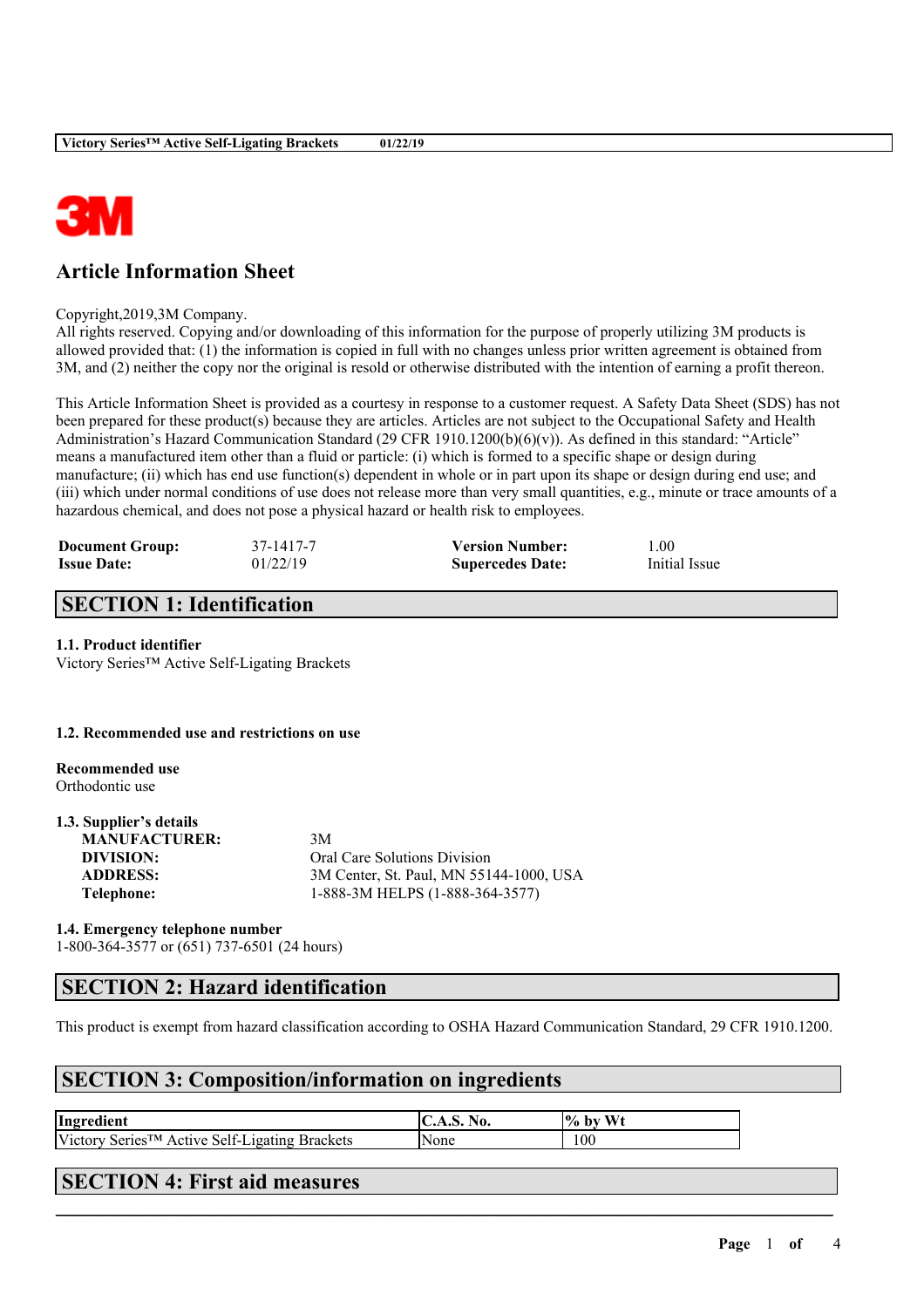#### **4.1. Description of first aid measures**

**Inhalation:** No need for first aid is anticipated.

**Skin Contact:** No need for first aid is anticipated.

**Eye Contact:** No need for first aid is anticipated.

**If Swallowed:** No need for first aid is anticipated.

### **SECTION 5: Fire-fighting measures**

In case of fire: Use a fire fighting agent suitable for ordinary combustible material such as water or foam.

### **SECTION 6: Accidental release measures**

**6.1. Personal precautions, protective equipment and emergency procedures** Not applicable.

#### **6.2. Environmental precautions**

Not applicable.

#### **6.3. Methods and material for containment and cleaning up**

Not applicable.

### **SECTION 7: Handling and storage**

#### **7.1. Precautions for safe handling**

This product is considered to be an article which does not release or otherwise result in exposure to a hazardous chemical under normal use conditions.

#### **7.2. Conditions for safe storage including any incompatibilities**

No special storage requirements.

### **SECTION 8: Exposure controls/personal protection**

This product is considered to be an article which does not release or otherwise result in exposure to a hazardous chemical under normal use conditions. No engineering controls or personal protective equipment (PPE) are necessary.

 $\mathcal{L}_\mathcal{L} = \mathcal{L}_\mathcal{L} = \mathcal{L}_\mathcal{L} = \mathcal{L}_\mathcal{L} = \mathcal{L}_\mathcal{L} = \mathcal{L}_\mathcal{L} = \mathcal{L}_\mathcal{L} = \mathcal{L}_\mathcal{L} = \mathcal{L}_\mathcal{L} = \mathcal{L}_\mathcal{L} = \mathcal{L}_\mathcal{L} = \mathcal{L}_\mathcal{L} = \mathcal{L}_\mathcal{L} = \mathcal{L}_\mathcal{L} = \mathcal{L}_\mathcal{L} = \mathcal{L}_\mathcal{L} = \mathcal{L}_\mathcal{L}$ 

### **SECTION 9: Physical and chemical properties**

### **9.1. Information on basic physical and chemical properties**

| Solid          |
|----------------|
|                |
| Not Applicable |
| Not Applicable |
| Not Applicable |
|                |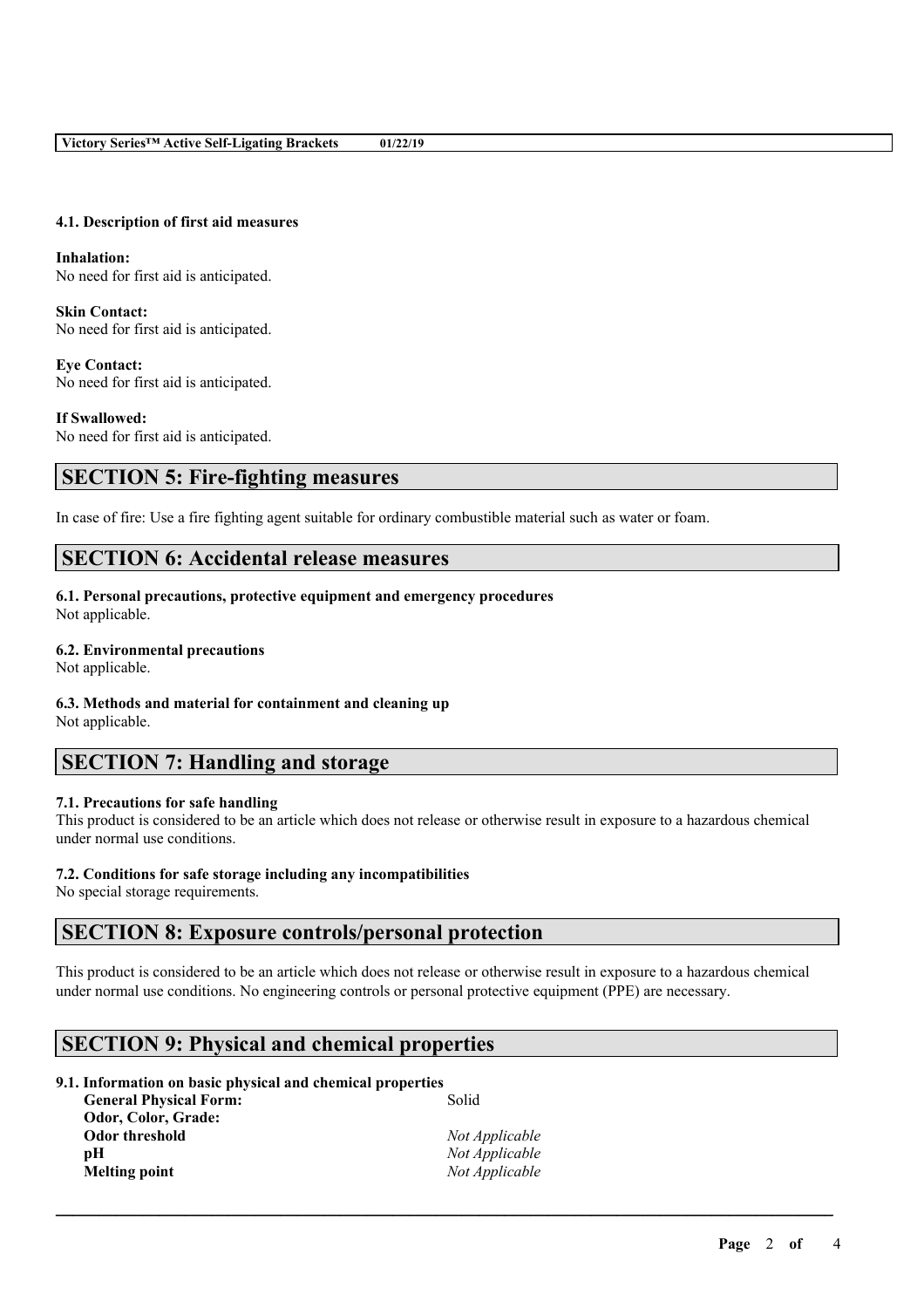| Not Applicable |
|----------------|
| Not Applicable |
| Not Applicable |
| Not Available  |
| Not Applicable |
| Not Applicable |
| Not Applicable |
| Not Applicable |
| Not Applicable |
| Not Applicable |
| Not Applicable |
| Not Applicable |
| Not Applicable |
| Not Applicable |
| Not Applicable |
| Not Applicable |
|                |

### **SECTION 10: Stability and reactivity**

This material is considered to be non reactive under normal use conditions.

## **SECTION 11: Toxicological information**

#### **Inhalation:**

No health effects are expected

**Skin Contact:** No health effects are expected

**Eye Contact:** No health effects are expected

**Ingestion:** No health effects are expected

#### **Additional Information:**

This product, when used under reasonable conditions and in accordance with the directions for use, should not present a health hazard. However, use or processing of the product in a manner not in accordance with the product's directions for use may affect the performance of the product and may present potential health and safety hazards.

## **SECTION 12: Ecological information**

This article is expected to present a low environmental risk either because use and disposal are unlikely to result in a significant release of components to the environment or because those components that may be released are expected to have insignificant environmental impact.

 $\mathcal{L}_\mathcal{L} = \mathcal{L}_\mathcal{L} = \mathcal{L}_\mathcal{L} = \mathcal{L}_\mathcal{L} = \mathcal{L}_\mathcal{L} = \mathcal{L}_\mathcal{L} = \mathcal{L}_\mathcal{L} = \mathcal{L}_\mathcal{L} = \mathcal{L}_\mathcal{L} = \mathcal{L}_\mathcal{L} = \mathcal{L}_\mathcal{L} = \mathcal{L}_\mathcal{L} = \mathcal{L}_\mathcal{L} = \mathcal{L}_\mathcal{L} = \mathcal{L}_\mathcal{L} = \mathcal{L}_\mathcal{L} = \mathcal{L}_\mathcal{L}$ 

### **SECTION 13: Disposal considerations**

Dispose of contents/container in accordance with the local/regional/national/international regulations.

### **SECTION 14: Transport Information**